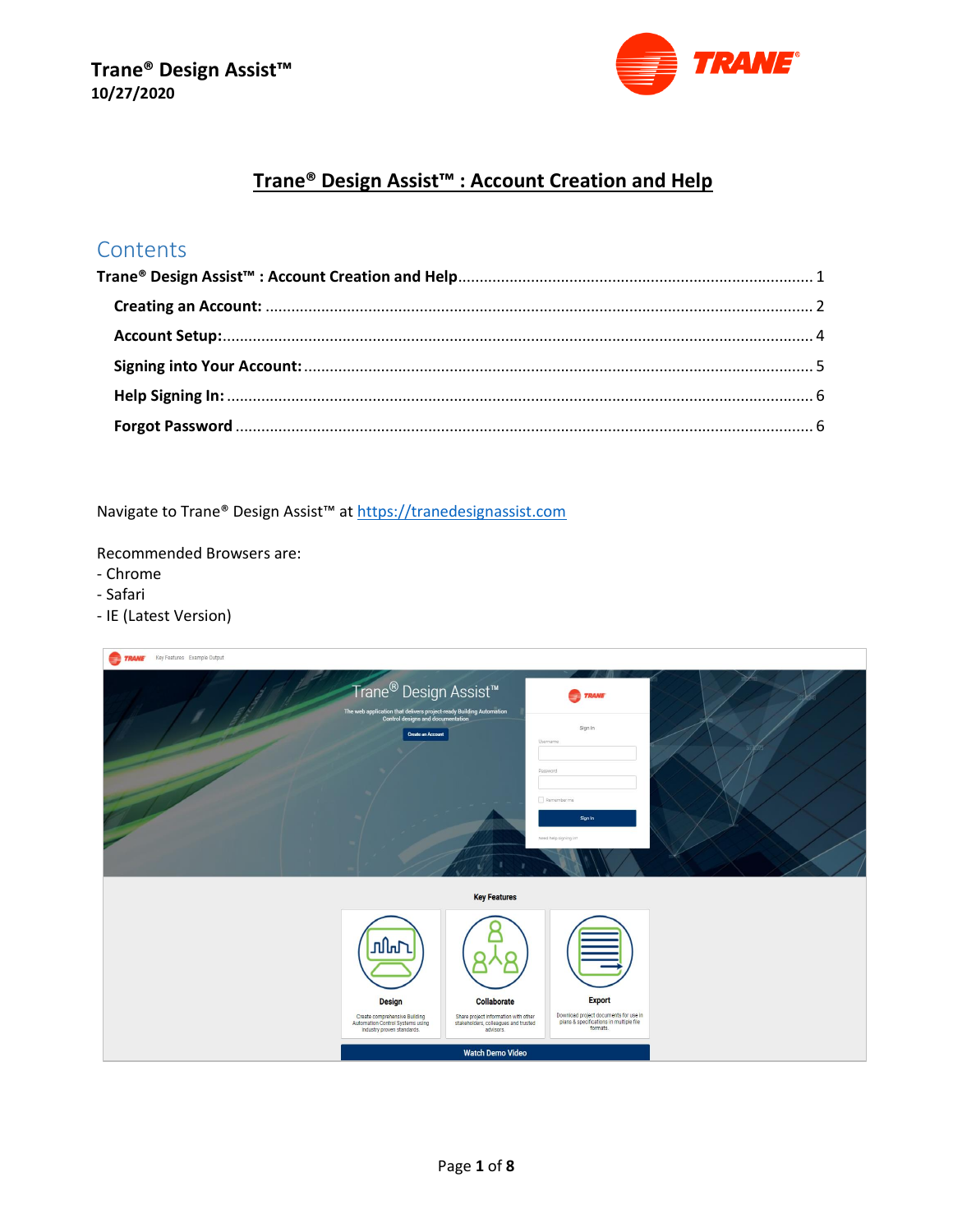

#### <span id="page-1-0"></span>**Creating an Account:**

First time users will need to click the blue "Create an Account" button on the home page (shown below). They will then need to enter their credentials and information (shown to the right).

#### **Create an Account**

| <b>TRANE</b><br>$\equiv$<br>Email* |
|------------------------------------|
|                                    |
| <b>Email Address Required</b>      |
| First Name*                        |
|                                    |
| Last Name*                         |
|                                    |
| Register                           |
|                                    |
| Cancel                             |

After entering your email address, first and last name the 'Register' button will turn blue, click 'Register'. After, a popup message will appear thanking the user for registering. Press the 'OK' button to continue registration.



Pressing the OK button will alert OKTA (our account management software) to send the user an email from **OKTA** to confirm the email address previously provided by the user.

An email sent from OKTA, as shown below, will contain a link to activate the account. Click the link provided in the email. This link will expire in 30 days.

| <b>Subject: Welcome to Trane Digital!</b>                                                                                                                                                                                                |
|------------------------------------------------------------------------------------------------------------------------------------------------------------------------------------------------------------------------------------------|
| <b>TRANE</b>                                                                                                                                                                                                                             |
| Hi                                                                                                                                                                                                                                       |
| Your system administrator has created a Trane Dgital user account for you.                                                                                                                                                               |
| Trane Digital, powered by Okta, is a web-based application that provides secure remote access to your Trane software products.                                                                                                           |
| Please follow the steps below to complete the activation process and access Trane Software.                                                                                                                                              |
| 1) Activate your Okta/Trane Digital account                                                                                                                                                                                              |
| a. Trane Digital relies on Okta for Secure Identity Management. In order to utilize Trane software online, you will first need to activate your Okta account.                                                                            |
| b. Click the following link to activate your account. This link expires in 30 days.                                                                                                                                                      |
| i. https://trane.okta.com/welcome/                                                                                                                                                                                                       |
| ii. Your username is                                                                                                                                                                                                                     |
| 2) Accessing Trane Digital products                                                                                                                                                                                                      |
| a. Upon successful activation of your Okta account, you may now access Trane software products. For ease of access, click the product bookmark that is found on the Okta landing page (or navigate directly using the link pro<br>team.) |
| b. Login using the Okta credentials that were created in Step 1.                                                                                                                                                                         |
| If you experience difficulties accessing your account you can send a help request to your system administrator using the link below:                                                                                                     |
| https://trane.okta.com/help/loqin                                                                                                                                                                                                        |
| This is an automatically generated message. Replies are not monitored or answered.                                                                                                                                                       |
| Cingersoli Rand. All rights reserved. Confidential Information.                                                                                                                                                                          |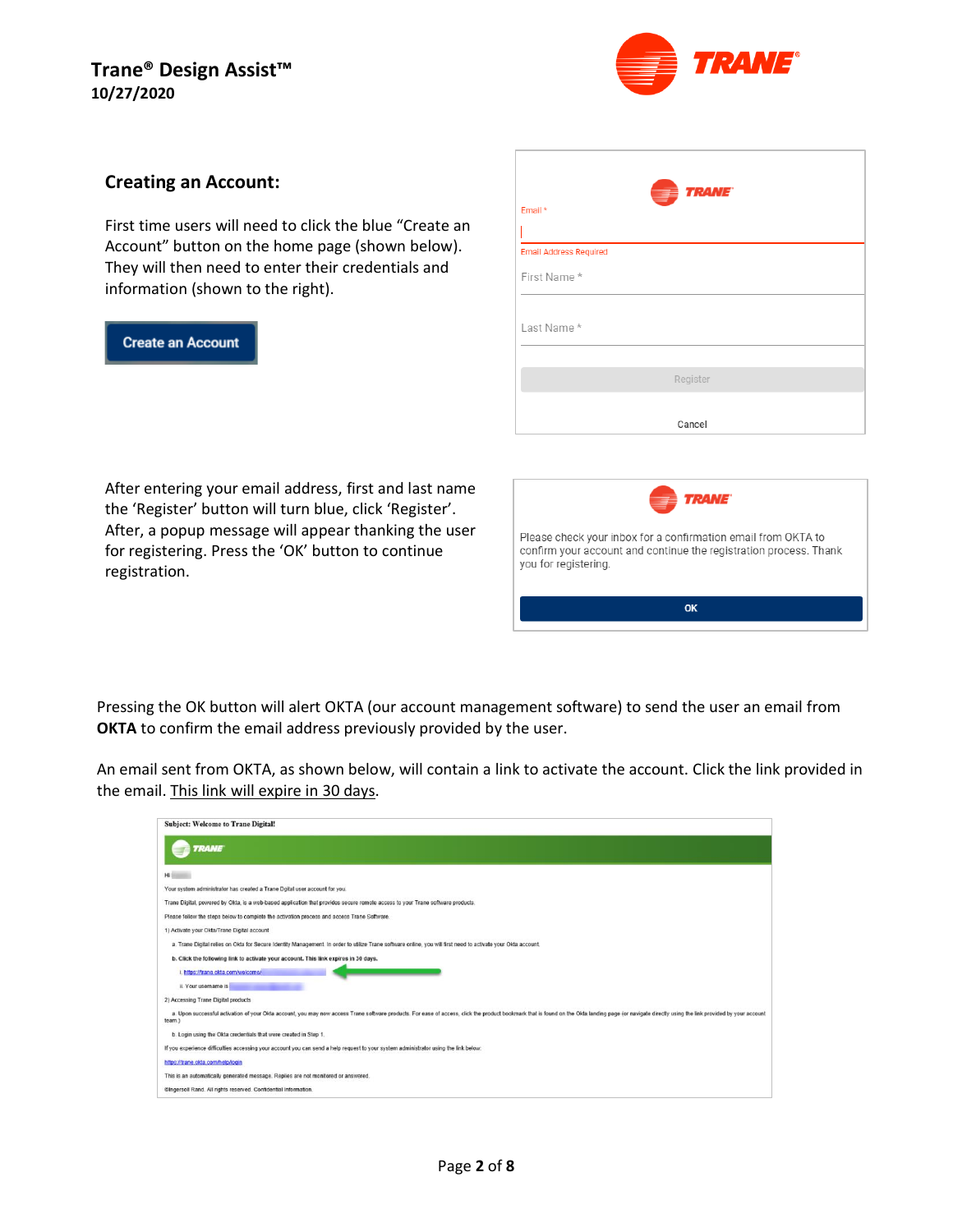

Clicking on the provided link from the OKTA confirmation email will navigate the user to the 'Welcome Center' where the user will need to enter a password, meeting the requirements shown, and select a security image.

After this data has been provided the user should then press the 'Create My Account' button at the bottom of the page.

|   | Enter new password                                                                                                  |
|---|---------------------------------------------------------------------------------------------------------------------|
|   |                                                                                                                     |
|   | Password requirements:                                                                                              |
|   |                                                                                                                     |
|   | · At least 8 characters<br>A lowercase letter<br>×                                                                  |
|   | An uppercose letter<br>٠                                                                                            |
|   | · A number                                                                                                          |
|   | · A symbol                                                                                                          |
|   | . No parts of your username                                                                                         |
|   | · Does not include your first name                                                                                  |
|   | · Does not include your last name                                                                                   |
|   | . Your password cannot be any of your last 4 passwords                                                              |
|   | Repeat new password                                                                                                 |
|   |                                                                                                                     |
|   |                                                                                                                     |
| F | Click a picture to choose a security image                                                                          |
|   | Your security image gives you additional assurance that you are logging<br>into Okta, and not a fraudulent website. |
|   |                                                                                                                     |
|   |                                                                                                                     |

If the user is redirected to this screen and receives the message below, it means that they have successfully registered. To navigate back to the Trane® Design Assist™ landing page, click on the Trane® Design Assist™ star tile.

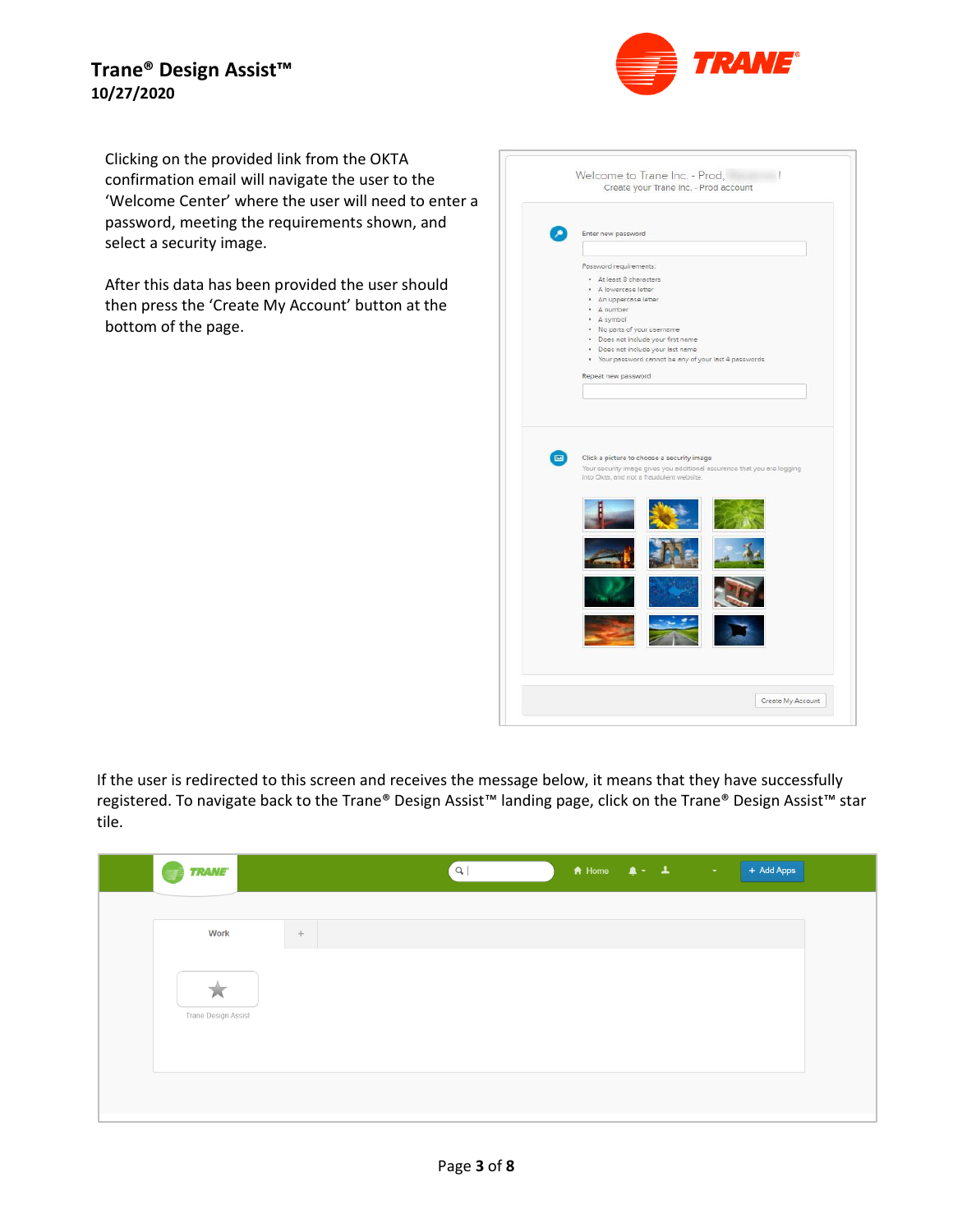

#### <span id="page-3-0"></span>**Account Setup:**

The user can now sign into Trane® Design Assist™ with their registered email and password they just provided, per the instructions above, on the Trane® Design Assist<sup>™</sup> landing page.



When you sign into Trane® Design Assist™ for the first time, the Terms and Conditions will appear. Review the Terms and Conditions Policy and at the bottom of the page, press 'Accept' to accept the Terms and Conditions Policy or otherwise 'Decline'.

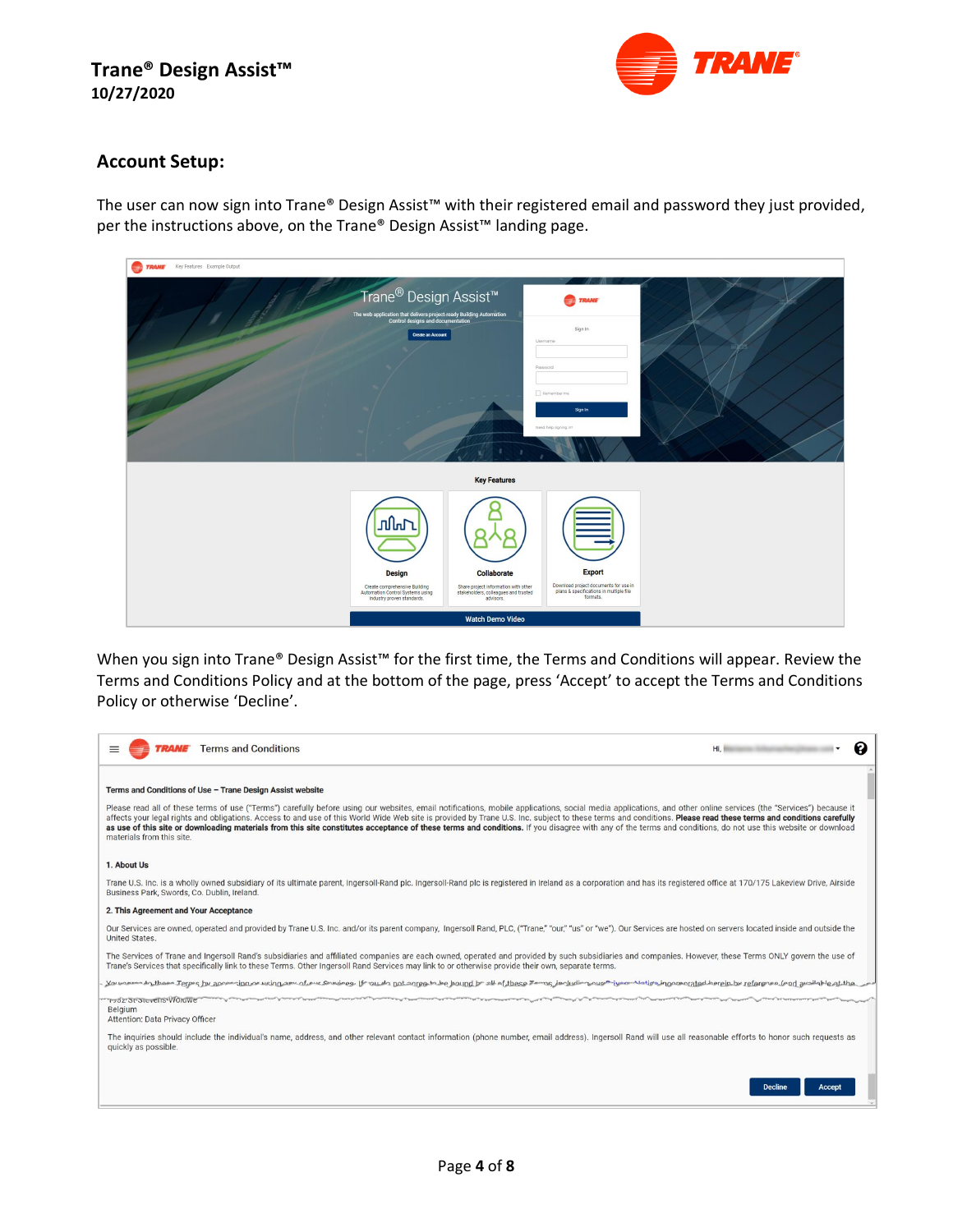

Next, users will be asked to provide input for their 'Profile Information'. Please complete all fields.

| <b>Profile Information</b> | Hi.                                                                                                                                                                                                                                                                                                                                  |
|----------------------------|--------------------------------------------------------------------------------------------------------------------------------------------------------------------------------------------------------------------------------------------------------------------------------------------------------------------------------------|
|                            |                                                                                                                                                                                                                                                                                                                                      |
| First Name*                | Time Zone Preference                                                                                                                                                                                                                                                                                                                 |
| Last Name*                 | Organization *                                                                                                                                                                                                                                                                                                                       |
| Email Address*             | Role *                                                                                                                                                                                                                                                                                                                               |
| Country *                  | "The information you provide below will be used to register your use of the Trane® Design Assist™ site.<br>The information will be used by Trane, Inc., our affiliates, and our service providers for their registration,<br>fulfillment, and administration of the site. Our Privacy Policy governs the use of the information that |
| Postal Code *              | you provide. By providing the information and selecting the continue button, you indicate that you read,<br>understand and agree with these terms."                                                                                                                                                                                  |
|                            | √ Please contact me with Trane® Design Assist™ related material.                                                                                                                                                                                                                                                                     |
|                            | CONTINUE                                                                                                                                                                                                                                                                                                                             |

Check the 'Please contact me with Trane® Design Assist™ related material' to stay up to date with the tool.

When all required information is entered, the 'Continue' button on the bottom right will turn blue. Click the 'Continue' button to start using Trane® Design Assist™.

(Note: If you cannot see the 'Continue' button, resize your screen by holding the Ctrl key and zoom out with your mouse wheel.)

#### <span id="page-4-0"></span>**Signing into Your Account:**

Use the "Sign In" field at the top right of the landing page, to log into your account.

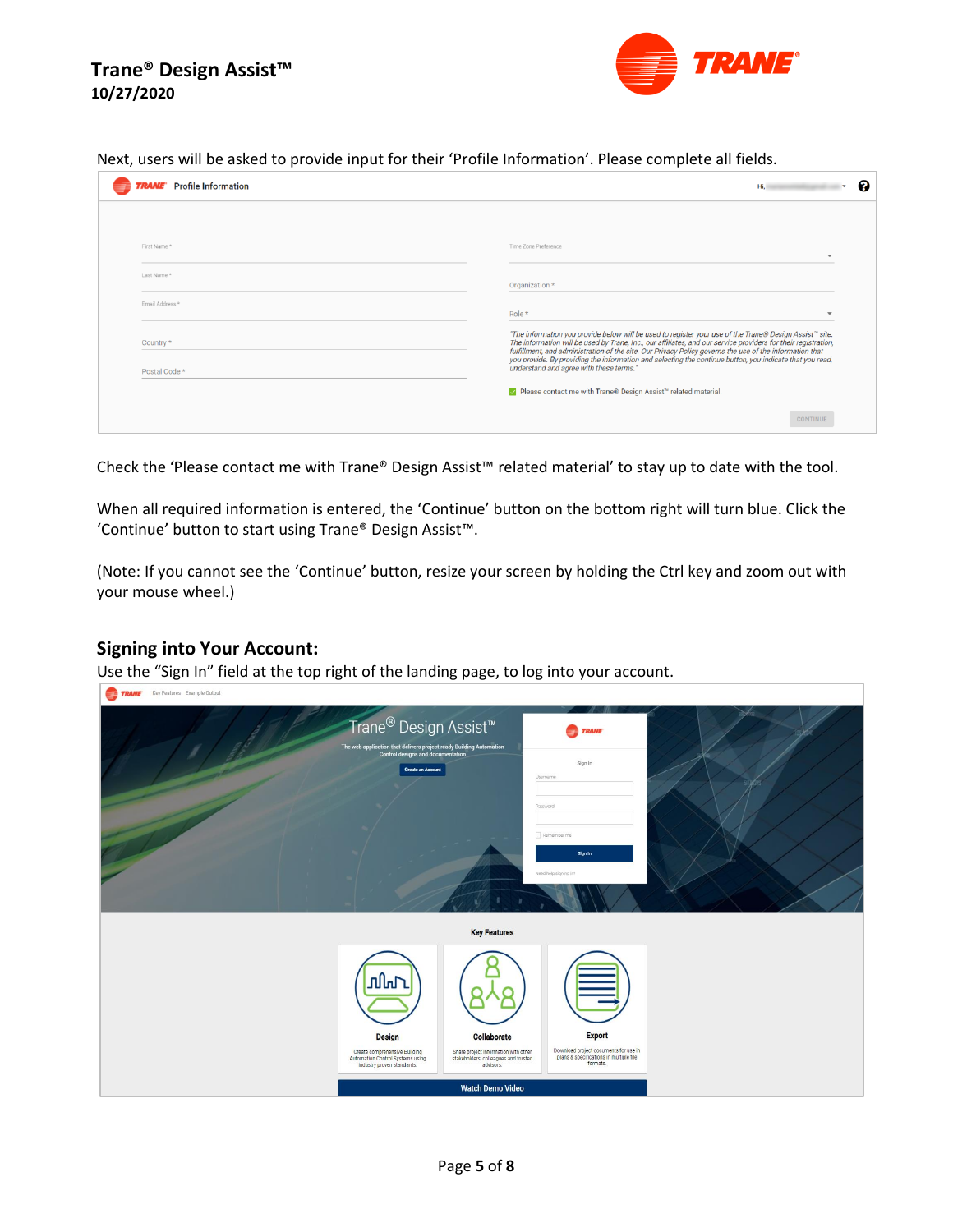

If users forget their password, use the 'Need help signing in?' link below the Sign In button to request a password reset.

#### <span id="page-5-0"></span>**Help Signing In:**

If you need help signing in because you have forgotten your password or you want to reset your password, click the 'Need help signing in?' hyperlink. This will open other texts underneath that say, 'Forgot password?' and 'Help'.

By clicking the "Help" hyperlink, it will bring users to the Trane OKTA webpage in another browser tab to assist with information on frequently asked questions pertaining to accounts.

# Sign In Need help signing in? Forgot password? Help

| <b><i>TRANE</i></b>                                                                                                                                                                                                                                                                                                                                                                   |                        |                                                                       |
|---------------------------------------------------------------------------------------------------------------------------------------------------------------------------------------------------------------------------------------------------------------------------------------------------------------------------------------------------------------------------------------|------------------------|-----------------------------------------------------------------------|
| Sign-In Help                                                                                                                                                                                                                                                                                                                                                                          | - Back to Sign-In Page |                                                                       |
| Okta is an on-demand service that allows you to easily sign-in to all the applications your organization uses through a<br>single login.<br>Once you sign in, your Okta home page displays all your applications in one location. Simply, click the application's<br>corresponding icon and each application opens in a new browser window or tab and you are automatically logged-in |                        | More Help<br>O Request help<br>Send feedback<br><b>M</b> Report a bug |
| Table of Contents<br>Frequently Asked Questions                                                                                                                                                                                                                                                                                                                                       |                        |                                                                       |
| . What should I do if I forget my username or password?<br><b>How Tos</b>                                                                                                                                                                                                                                                                                                             |                        |                                                                       |
| · Sign-in to your Organization<br>- Report a Security Issue                                                                                                                                                                                                                                                                                                                           |                        |                                                                       |

#### <span id="page-5-1"></span>**Forgot Password:**

If you press the "Forgot password?", users will need to enter the email address / username of their account and then press the 'Reset via Email' button.

If you have inadvertently clicked on 'Forget Password' and did not mean to reset your password, click the "Back to Sign In" hyperlink below this button.

If users typed in their email address / username of the account and clicked the 'Reset via Email' button, a notification will appear letting users know to check their email for more instructions on resetting their password.



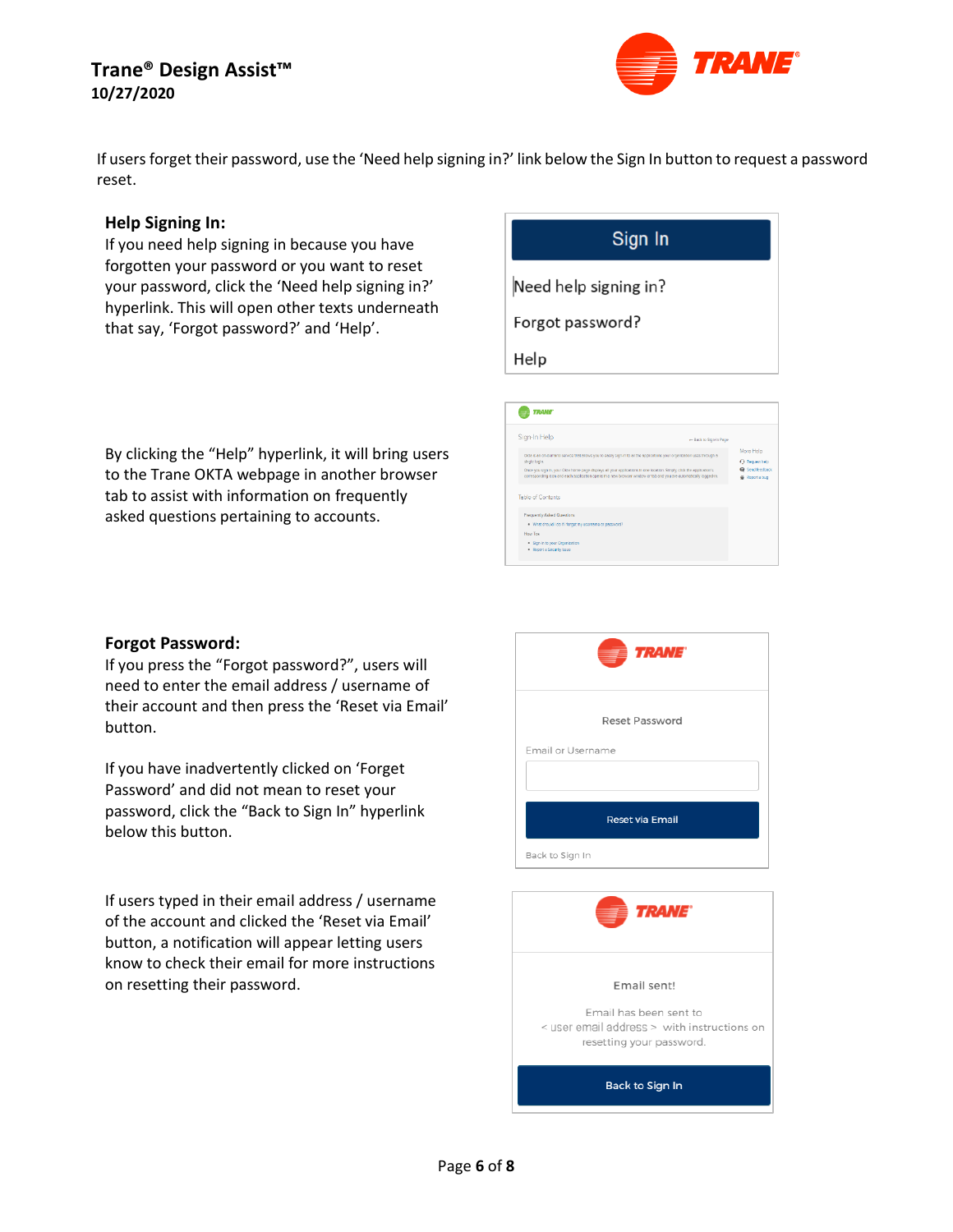

A message from **OKTA** will be sent to the email users provided above and during account setup. The email will contain a link to reset the account password. Click the provided link to reset the Trane® Design Assist™ account password. This link expires in 7 days.

| a. Trane Digital user management is powered by Okta, the leading provider of enterprise user management, so you will be resetting your password at Okta. |
|----------------------------------------------------------------------------------------------------------------------------------------------------------|
|                                                                                                                                                          |
|                                                                                                                                                          |
|                                                                                                                                                          |
|                                                                                                                                                          |
|                                                                                                                                                          |
|                                                                                                                                                          |
|                                                                                                                                                          |
|                                                                                                                                                          |
|                                                                                                                                                          |

Clicking on the provided link from the OKTA account password reset email will navigate the user to the OKTA reset page where the user will need to enter a new password, meeting the requirements.

After this new password is entered, the user should then press the 'Reset Password' button at the bottom of the page.

Use this same method if you simply want to change your password for personal security reasons.